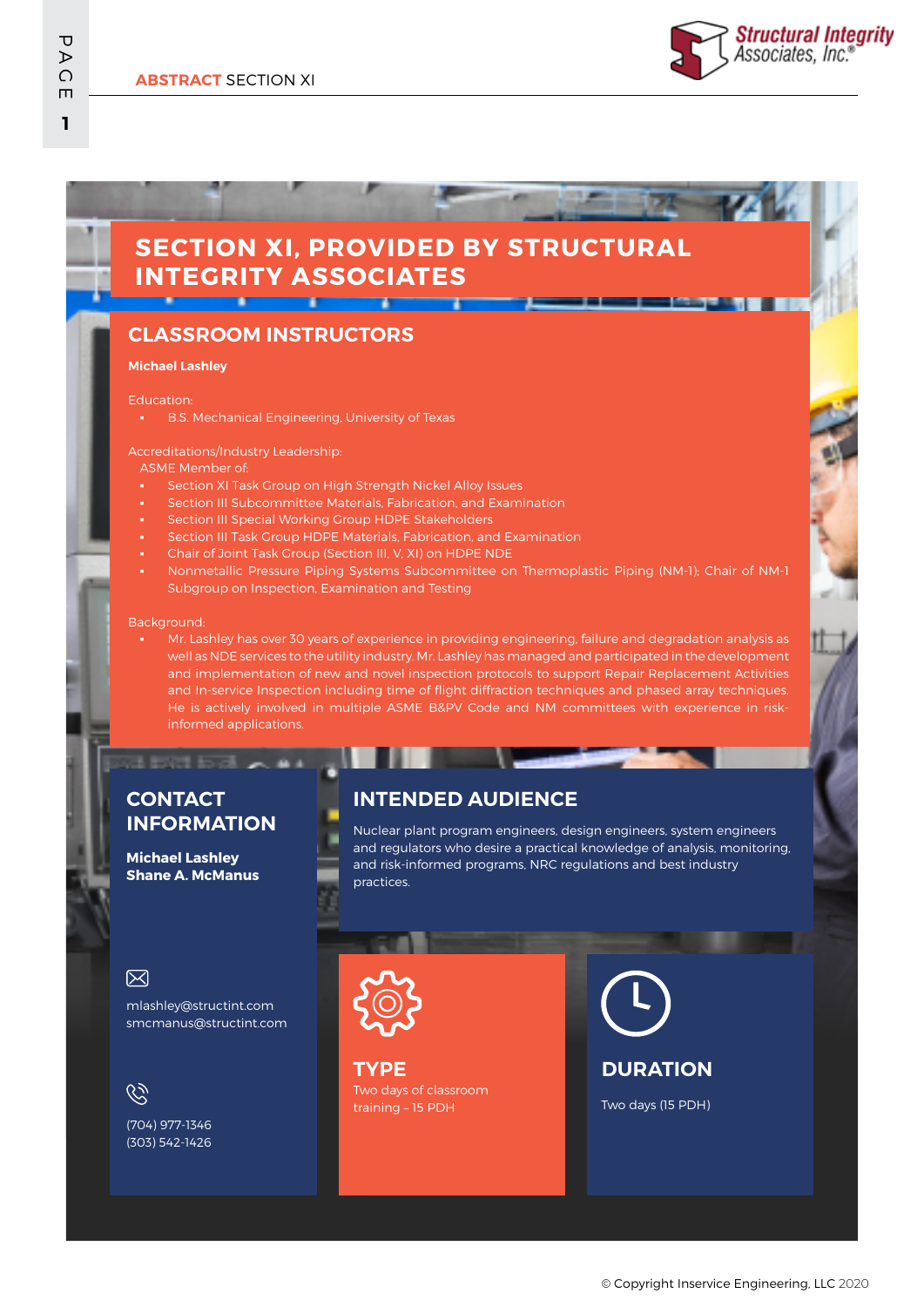

## **TERMINAL LEARNING OBJECTIVES**

This course provides an overview of the design by analysis methodology and philosophy of ASME Section VIII which incorporates an overview of the analysis methods used, including the application of finite element analysis, to meet the requirements of the Code and how it can be applied to practical equipment design. The focus of this course will be to emphasize the more modern and advanced analytical techniques found in ASME Section VIII Division 3 while contrasting the differences within Section VIII Division 2. An overview of philosophical differences in the high-pressure piping code, ASME B31.3 Chapter IX will also be discussed.

Examples of practical applications for many of the techniques are discussed to demonstrate the philosophy of the Code criteria. This includes an overview of the problems presented in ASME example problem manuals for ASME Section VIII. Detailed scenarios are examined to illustrate how the analytical techniques are applied, and their respective limitations. An overview of key elements of the materials, fabrication sections, a review of special construction techniques, and an overview of fatigue calculations and life assessment are also included in the discussion.

## **Topics Covered:**

- ASME Code overview
- Inspection requirements
- **Flaw evaluation**
- Flaw characterization
- **Repair and Replacement**
- Optional Risk Based Programs
	- Risk-informed In-service Inspection (RI-ISI) is a cost-effective alternative to ASME Code, Section XI inspection requirements. Structural Integrity played a key role in the development of EPRI's NRC-approved RI-ISI and RIS\_B (Risk-Informed Safety-Based) methodologies. To date, we have supported ASME Code Case N-560, N-578 and N-716 evaluations using the EPRI RI-ISI methodology at 61 nuclear units. Students will gain insights into real-world applications of Section XI code requirements, inspections and risk-informed alternatives, including the use of 10 CFR 50.69 (Riskinformed Safety Classification) for alternate treatment of low risk components.